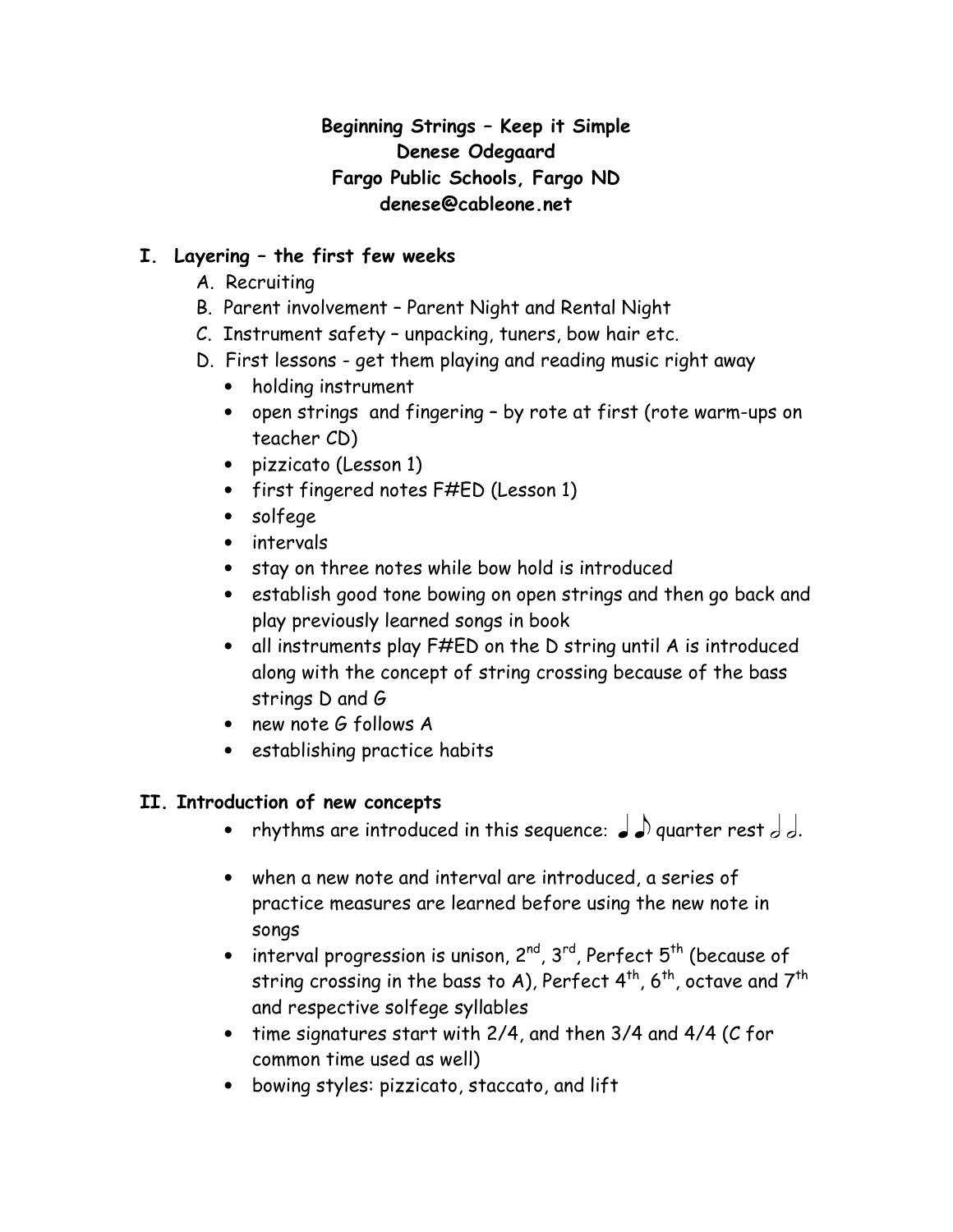- students learn how phrases create the form of the music by marking letters of phrases in the boxes provided (ABA1B1)
- ensembles: ostinato, round, tonic and dominant accompaniment
- dynamics used are forte and piano
- keys signatures and scales used are D major, G major and C major
- bass players shift to III, II and II  $\frac{1}{2}$  positions and always play the melody as written (not dropping an octave for certain notes)
- violin and viola learn  $4^{th}$  finger notes
- students learn about Mozart, Vivaldi, Beethoven, and Dvorak and play their music
- $\bullet$  introduction of 1<sup>st</sup> and 2<sup>nd</sup> endings and repeat signs

## III. Practice steps example (Lesson 3)

- 1. Say the note names: F#, E, and D.
- 2. Name the interval and say if it goes up or down.
- 3. Sing mi, re, do.
- 4. Sing the words to the songs.
- 5. Clap and count aloud. Did you find the quarter rests in Hot Cross Buns?
- 6. Remember to say the beat number during the rest.
- 7. Play each note pizzicato.

# III. Blending standards into the first year

- A. Sing lyrics (Standard 1) most songs have words to be sung.
- B. Sing in solfege (Standard 1) part of practice is singing songs in solfege.
- C. Play individually or in a group (Standard 2) check students' posture, note reading accuracy and intonation frequently by having a solo day or listening to one line of a song.
- D. Improvise (Standard 3) students are asked to improvise using the notes and rhythms they are currently studying.
- E. Compose (Standard 4) students first practice copying a song and then create their own songs using the notes and rhythms they are currently studying.